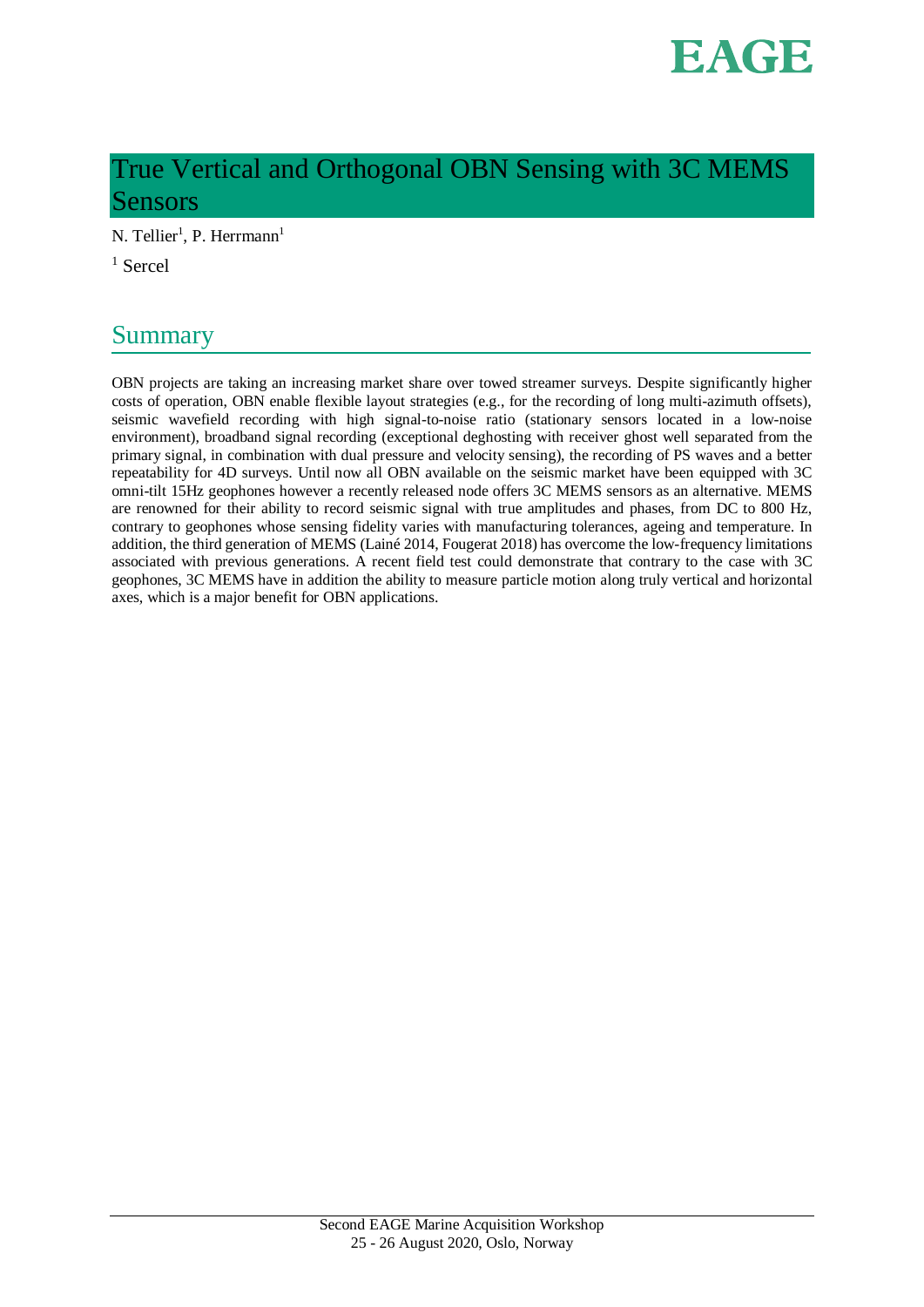

## **Introduction**

OBN projects are taking an increasing market share over towed streamer surveys. Despite significantly higher costs of operation, OBN enable flexible layout strategies (e.g., for the recording of long multiazimuth offsets), seismic wavefield recording with high signal to noise ratio (stationary sensors located in a low noise environment), broadband signal recording (exceptional deghosting with receiver ghost well separated from the primary signal, in combination with dual pressure and velocity sensing), the recording of PS waves and a better repeatability for 4D surveys. Until now all OBN available on the seismic market have been equipped with 3C omni-tilt 15 Hz geophones, however, a recently released node offers 3C MEMS sensors as an alternative. MEMS are renowned for their ability to record seismic signal with true amplitudes and phases, from DC to 800 Hz, contrary to geophones whose sensing fidelity varies with manufacturing tolerances, ageing and temperature. In addition, the third generation of MEMS (Lainé 2014, Fougerat 2018) has overcome the low-frequency limitations associated with previous generations. A recent field test could demonstrate that contrary to the case with 3C geophones, 3C MEMS have in addition the ability to measure particle motion along truly vertical and horizontal axes, which is a major benefit for OBN applications.

## **Why do MEMS preserve verticality in OBN?**

Good MEMS accelerometers are fitted with a feedback loop that enables the measurement of static signals (DC/0 Hz), such as the Earth gravity. Thanks to this feature and contrary to the case with 3C geophones, 3C MEMS sensors can be easily factory-calibrated by using a very accurate gravitational acceleration reference: the manufacturing orthogonality tolerances of the three axes can consequently be compensated for. Similarly, the particle motions measured can be projected along an exact vertical axis and two perfectly horizontal axes for the entire duration of the recording time, from node deployment to node recovery. As a result, 3C MEMS sensors with DC capability have an excellent vector fidelity, which combined with their true amplitudes and timing capability, enable thorough separation of the polarization of the different wave types and rigorous analysis of anisotropy. The highfidelity data recorded in this way avoids the need for data-driven sensor rotation solutions with projections onto the vertical that have numerous limitations related to processing software, operators' practices, water depth, offset and azimuthal coverage, data SNR and bandwidth, as well as on the level of contamination between interfering blended sources.

From an operational perspective, the 3C MEMS channel is also omni-tilt and compact. The MEMS tiny size allows for a correspondingly small housing form-factor, thus enabling an efficient rejection of parasitic signals, such as surface waves induced rotations.

#### **Field tests**

It is worth noting that MEMS sensors already enjoy a proven track record of success in ocean-bottom cable systems (e.g., SeaRay system, see Archer 2012 and Keggin 2017). The first OBN system equipped with 3C MEMS sensors has been introduced very recently and a comparative field test carried out. Two lines of 28 ocean-bottom nodes were deployed at shallow depth (20-30 m). At each receiver station (spaced 100 m), two nodes were collocated, one equipped with standard 15 Hz 3C geophones, the other with low-noise 3C MEMS. A 10 km source line was shot with a 25 m source interval.

The analysis of this test campaign is still ongoing at the time of redacting this abstract, however, the verticality accuracy of the MEMS data is already clearly superior to that of the geophone data. The processing applied for the sensor CRGs presented in figure 1 was limited to sensor de-signature from mV to m.s<sup>-1</sup> (for geophones: phase and amplitude compensation for natural frequency, damping and sensitivity; for MEMS: integration from acceleration to velocity and sensitivity compensation). The vertical component (Z) was reconstructed by using the tilt sensor measurement for geophones, and the built-in sensor tilt determination for MEMS. Figure 1 displays a sample of a Z CRG after the application of a 16-31 Hz bandpass filter. In the difference section, the disappearance of the vertically polarized P waves illustrates the performance of the deterministic sensor designature, while the remaining strong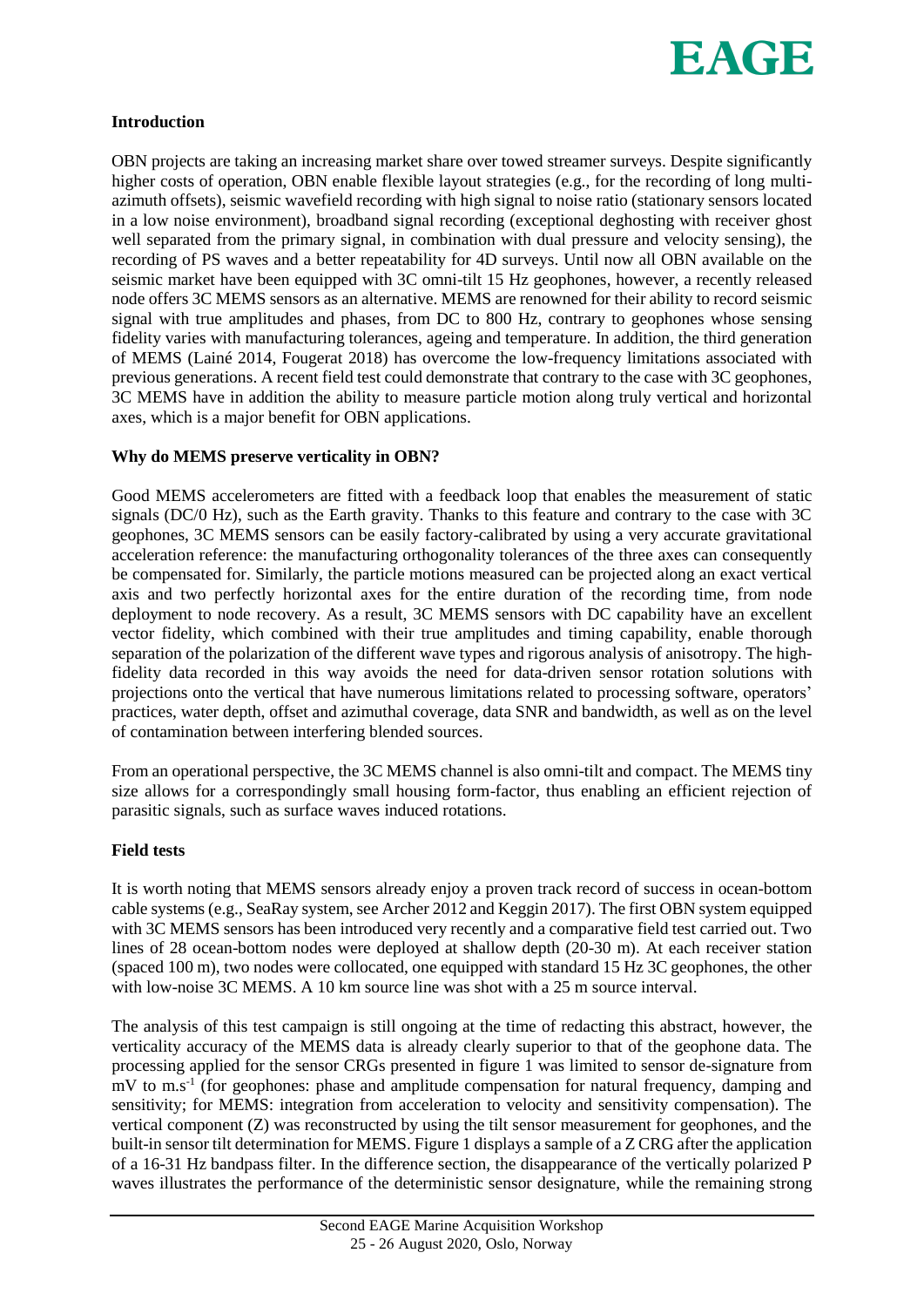

shear wave energy with a 'near' horizontal polarization, and so with the highest sensibility to nonverticality, illustrates a tilt difference between the Z-MEMS and the Z-Geophone.



*Figure 1: Example of CRG in m/s, 16-31 Hz bandpass filter, time window 0.5-2.2 s.* 

A detailed study of the direct water layer arrival (CRG sample in figure 2, with LMO 1490 m/s) definitively proves the exact verticality of the MEMS and an erroneous one for the geophones. As a matter of fact, at long offsets and with small source – water bottom vertical distance of 20 m, the direct P wave should be polarized quasi horizontally, so with negligible Z component. As expected, on the MEMS Z data, only interfering patterns of refracted waves are observable. This verticality error, observed on all 28 geophone CRGs, indicates that it is not related to an isolated failure of a tilt sensor on a given geophone node; it cannot in addition be corrected by processing means, due to strong interference between the different wave types in a shallow water context. This interference would also predominate in records acquired with blended acquisition, now a standard acquisition technique in OBN. This non-verticality of geophones could also be observed through the presence of high-frequency diffractions at unexpected times ( $t > 3$  s, not displayed).



*Figure 2: Signal envelopes in dB (m/s )for the geophone data (top) and MEMS data (bottom). (X,Y,Z) envelope (left), and (Z) envelope (right).*

## **Conclusions**

Unlike 3C geophones, 3C MEMS sensors enable direct access to built-in true verticality and to excellent vector fidelity. Along with their ability to record true amplitudes and phase on the entire seismic bandwidth of interest, MEMS thus appear as a good alternative to geophones to provide the industry with high-fidelity datasets, and accompany the processing of the highly blended datasets usually associated with OBN operations. The analysis of the datasets acquired is at the time of writing continuing, further results will be presented and discussed.